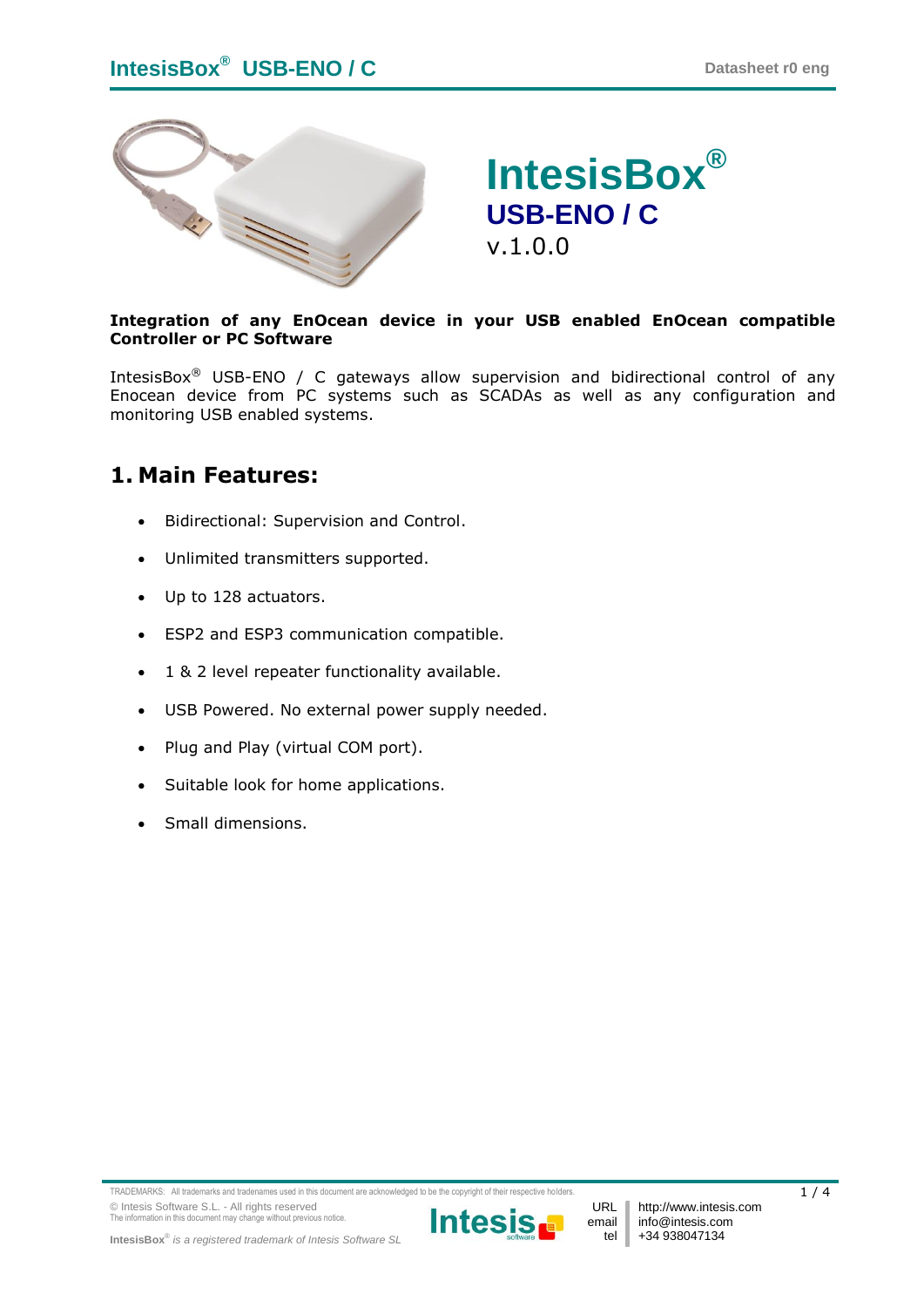## **2. Typical application**

In [Figure 2.1](#page-1-0) it is shown a typical integration example using the USB-ENO / C to control and/or supervise several EnOcean devices such as AC Interfaces, switches, Key cards, window contacts, movement sensors and many others.



<span id="page-1-0"></span>**Figure 2.1** Integration example

TRADEMARKS: All trademarks and tradenames used in this document are acknowledged to be the copyright of their respective holders. 2 / 4 © Intesis Software S.L. - All rights reserved The information in this document may change without previous notice.



http://www.intesis.com info@intesis.com +34 938047134

URL email tel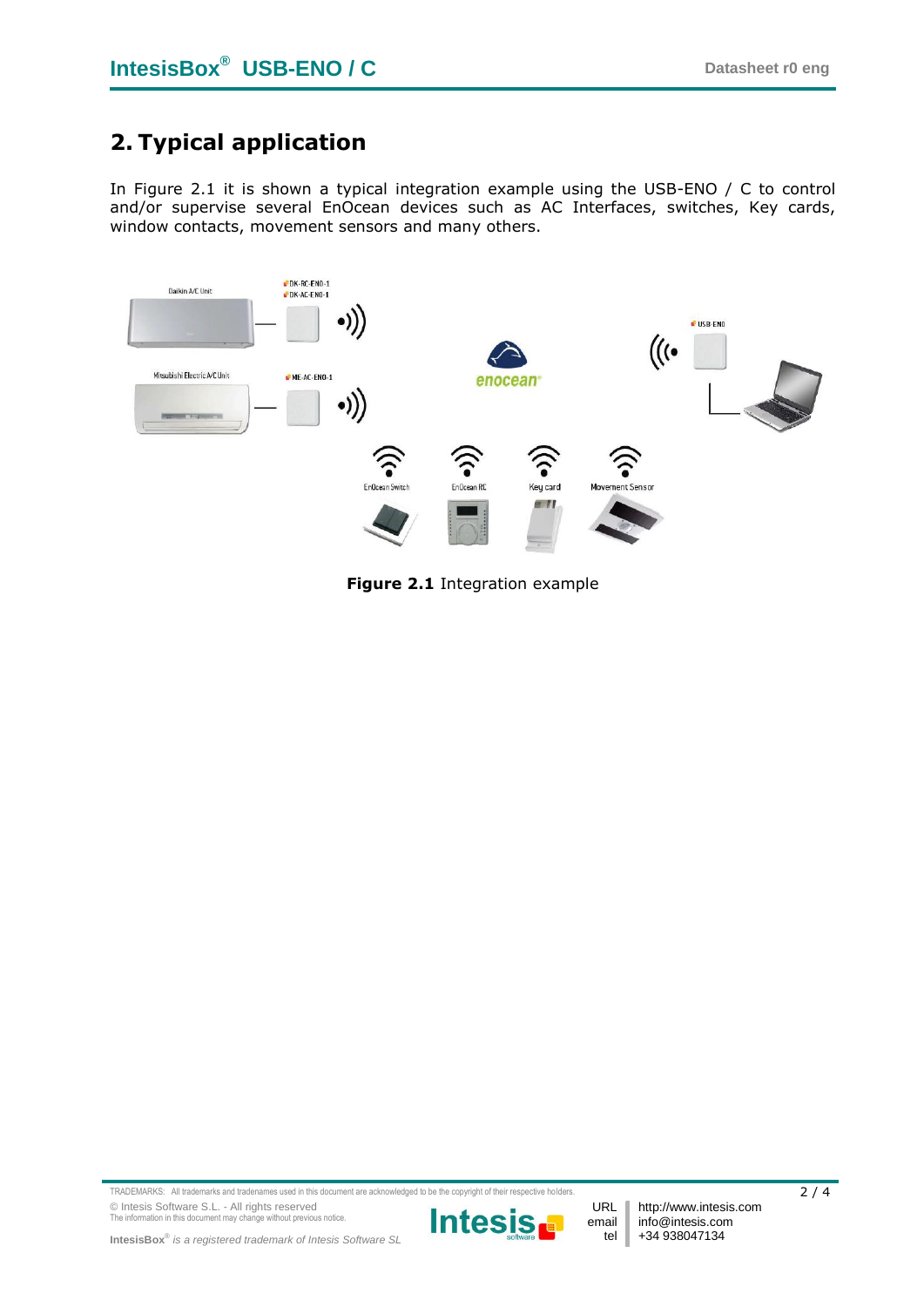### **3. EnOcean Interface**

| <b>EnOcean Interface</b> |                                                                      |
|--------------------------|----------------------------------------------------------------------|
| <b>References</b>        | USB-ENO: Transceiver @ 868 MHz<br>USB-ENO-C: Transceiver @ 315 MHz   |
| <b>Devices</b>           | 128 actuators                                                        |
| supported                | Unlimited transmitters                                               |
| Repeater                 | The gateway can work as a 1-Level or 2-Level Repeater. This behavior |
| functionality            | is both configurable manually or remotely through the USB port.      |

#### **Table 3.1** General features

| Coverage<br>distance | <b>Conditions</b>                                                                                                                               |
|----------------------|-------------------------------------------------------------------------------------------------------------------------------------------------|
| $<$ 30 m             | Under ideal conditions: Broad room, no obstacles and good antenna position.                                                                     |
| < 20 m               | The room is filled with furniture and people And penetration through up to 5<br>dry walls or up to 2 brick walls or up to 2 aero concrete walls |
| < 10 m               | Identical to the previous case but the receiver is placed to a room corner or<br>range along a narrow floor.                                    |
| < 1 m                | Metal-reinforced ceilings at upright penetration angle (in strong dependence<br>of reinforcement density and antenna positions).                |

#### **Table 3.2** Device coverage distance

### **4. USB Interface**

- Communication using Enocean Serial Protocol 2 (ESP2) or ESP3 (default). This behavior is both configurable manually or remotely through the USB port.
- The power from the USB port is used to power up the gateway so no external power supply is needed.
- Plug and Play. When the gateway is connected to the computer's USB port, a virtual COM port is generated and the gateway can be used right away without any configuration.



URL email tel